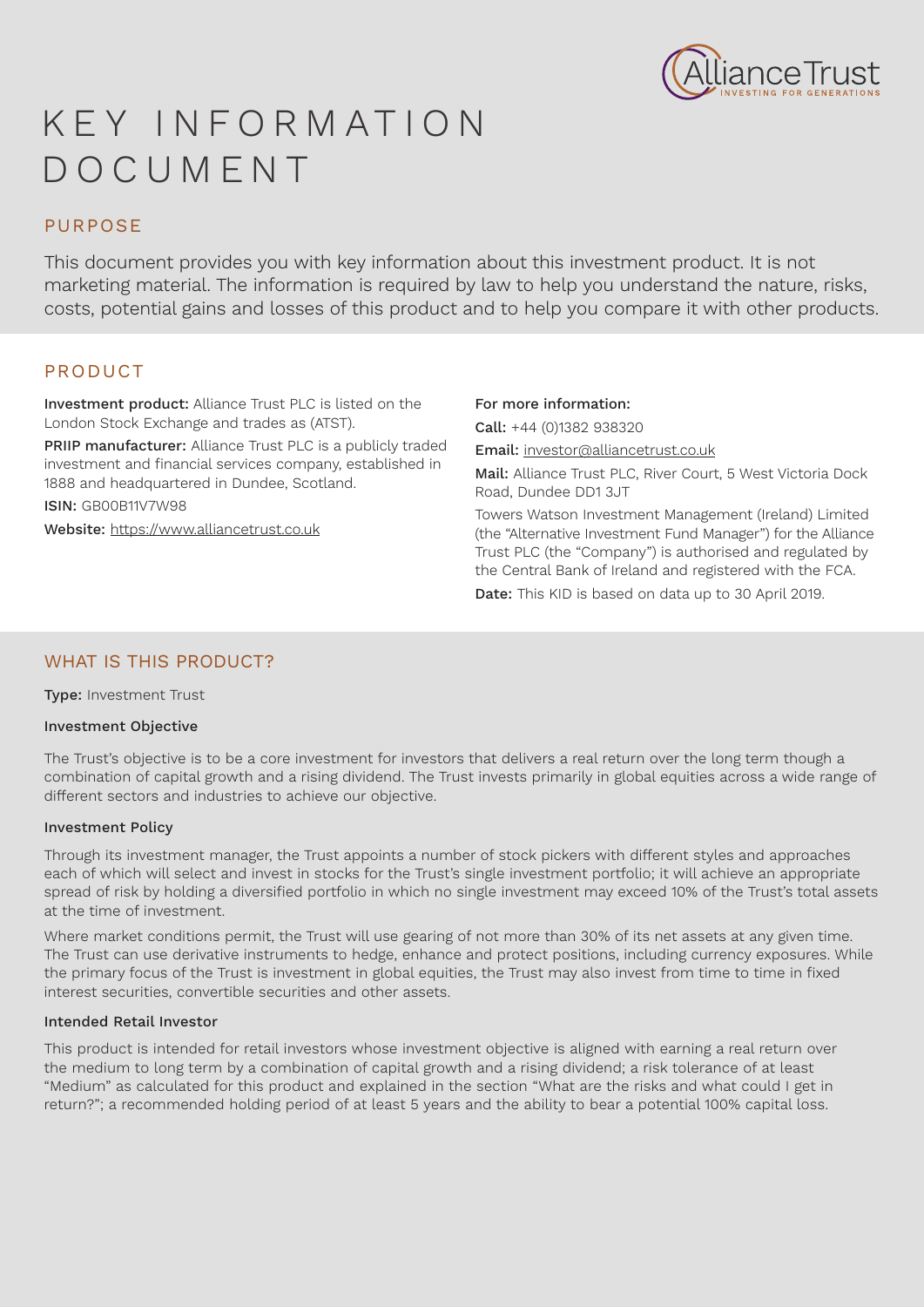# WHAT ARE THE RISKS AND WHAT COULD I GET IN RETURN?

# Summary Risk Indicator 1 | | 2 | | 3 | | 4 | | 5 | | 6 | | 7  $\leftarrow$  - - - - - - -Lower risk the control of the control of the control of the control of the control of the control of the control of the control of the control of the control of the control of the control of the control of the control of t

The risk indicator assumes you keep the product for 5 years. The actual risk can vary significantly if you cash in at an early stage and you may get back less. You may have to sell at a price that significantly impacts on how much you get back.

The summary risk indicator is a guide to the level of risk of this product compared to other products. It shows how likely it is that the product will lose money because of movements in the markets, or because we are not able to pay you.

We have classified this product as 4 out of 7, which is a medium risk class. This rates the potential losses from future performance at a medium level.

Please refer to pages 10 and 11 of the Alliance Trust Investor Disclosure Document for full details on how the manager manages risk and to pages 19 and 20 which set out the key investment risks associated with the investment techniques employed in the management of the Alliance Trust portfolio:

www.alliancetrust.co.uk/globalassets/documents/aifmd-disclosures/Investor-Disclosure-document

This product does not include any protection from future market performance so you could lose some or all of your investment.

#### Performance Scenarios

This table shows the money you could get back over the next 5 years, under different scenarios, assuming that you invest £10,000.

The performance scenarios shown are calculated based on historical performance from the past 5 years up to November 2018, over which markets have been particularly strong. The scenarios below are not intended to show that this performance is expected to continue. Where markets have shown consistent growth over the period used, performance scenarios can be optimistic and actual experience may be significantly worse than shown. Past performance may not be indicative of future results.

| Investment £10,000    |                                     |          |          |          |
|-----------------------|-------------------------------------|----------|----------|----------|
| <b>Scenarios</b>      |                                     | 1 year   | 3 years  | 5 years  |
| Stress scenario       | What you might get back after costs | £6.269   | £5,659   | £4,669   |
|                       | Average return each year            | $-37.3%$ | $-17.3%$ | $-14.1%$ |
| Unfavourable scenario | What you might get back after costs | £9,518   | £10,697  | £12,495  |
|                       | Average return each year            | $-4.8\%$ | 2.3%     | 4.6%     |
| Moderate scenario     | What you might get back after costs | £11,285  | £14,359  | £18,270  |
|                       | Average return each year            | 12.9%    | 12.8%    | 12.8%    |
| Favourable scenario   | What you might get back after costs | £13,359  | £19.245  | £26,672  |

The scenarios shown illustrate how your investment could perform. You can compare them with the scenarios of other products. The scenarios presented are an estimate of future performance based on evidence from the past on how the value of this investment varies, and are not an exact indicator. What you get will vary depending on how the market performs and how long you keep the investment. The stress scenario shows what you might get back in extreme market circumstances, and it does not take into account the situation where we are not able to pay you.

### WHAT HAPPENS IF ALLIANCE TRUST IS UNABLE TO PAY OUT?

As a shareholder in Alliance Trust, you would not be able to make a claim to the Financial Services Compensation Scheme about Alliance Trust.